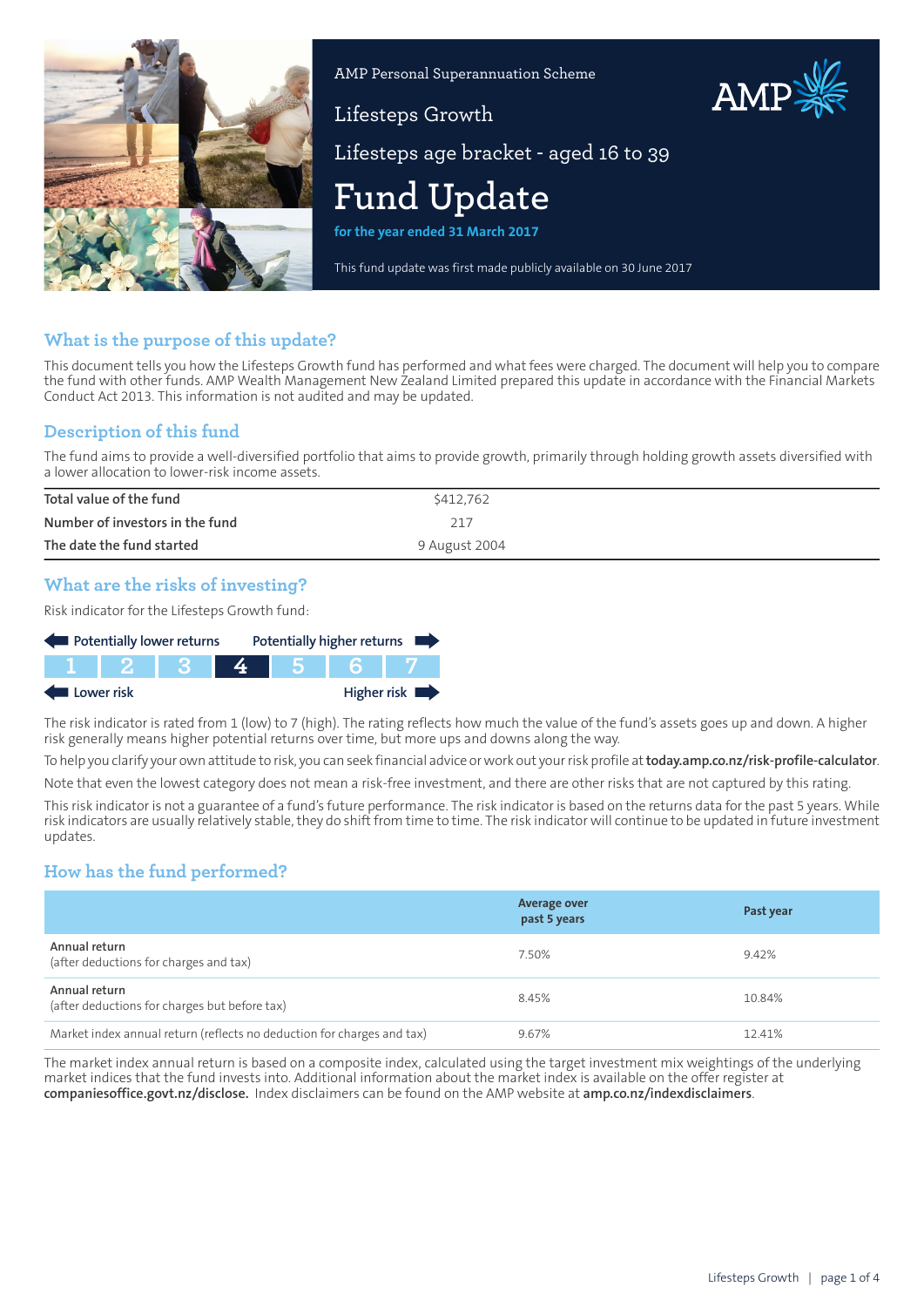#### **Annual return graph**



This shows the return after fund charges and tax for each of the last 10 years ending 31 March. The last bar shows the average annual return for the last 10 years, up to 31 March 2017.

**Important:** This does not tell you how the fund will perform in the future.

#### **What fees are investors charged?**

Investors in the Lifesteps Growth fund are charged fund charges. In the year to 31 March 2017 these were:

|                                             | % net asset value                                                        |
|---------------------------------------------|--------------------------------------------------------------------------|
| <b>Total fund charges</b>                   | 2.05%                                                                    |
| Which are made up of -                      |                                                                          |
| Total management and administration charges | 2.05%                                                                    |
| Including -                                 |                                                                          |
| Manager's basic fee                         | 1.62%                                                                    |
| Other management and administration charges | 0.43%                                                                    |
| Total performance-based fees                | $0.00\%$                                                                 |
| <b>Other charges</b>                        | Dollar amount per investor or description<br>of how charge is calculated |
| <b>NIL</b>                                  |                                                                          |

Investors may also be charged individual action fees for specific actions or decisions (for example, for withdrawing from or switching funds). Small differences in fees and charges can have a big impact on your investment over the long term.

## **Example of how this applies to an investor**

Craig had \$10,000 in the fund at the start of the year and did not make any further contributions. At the end of the year, Craig received a return after fund charges were deducted of \$942.00 (that is 9.42% of his initial \$10,000). Craig also paid \$0.00 in other charges. This gives Craig a total return after tax of \$942.00 for the year.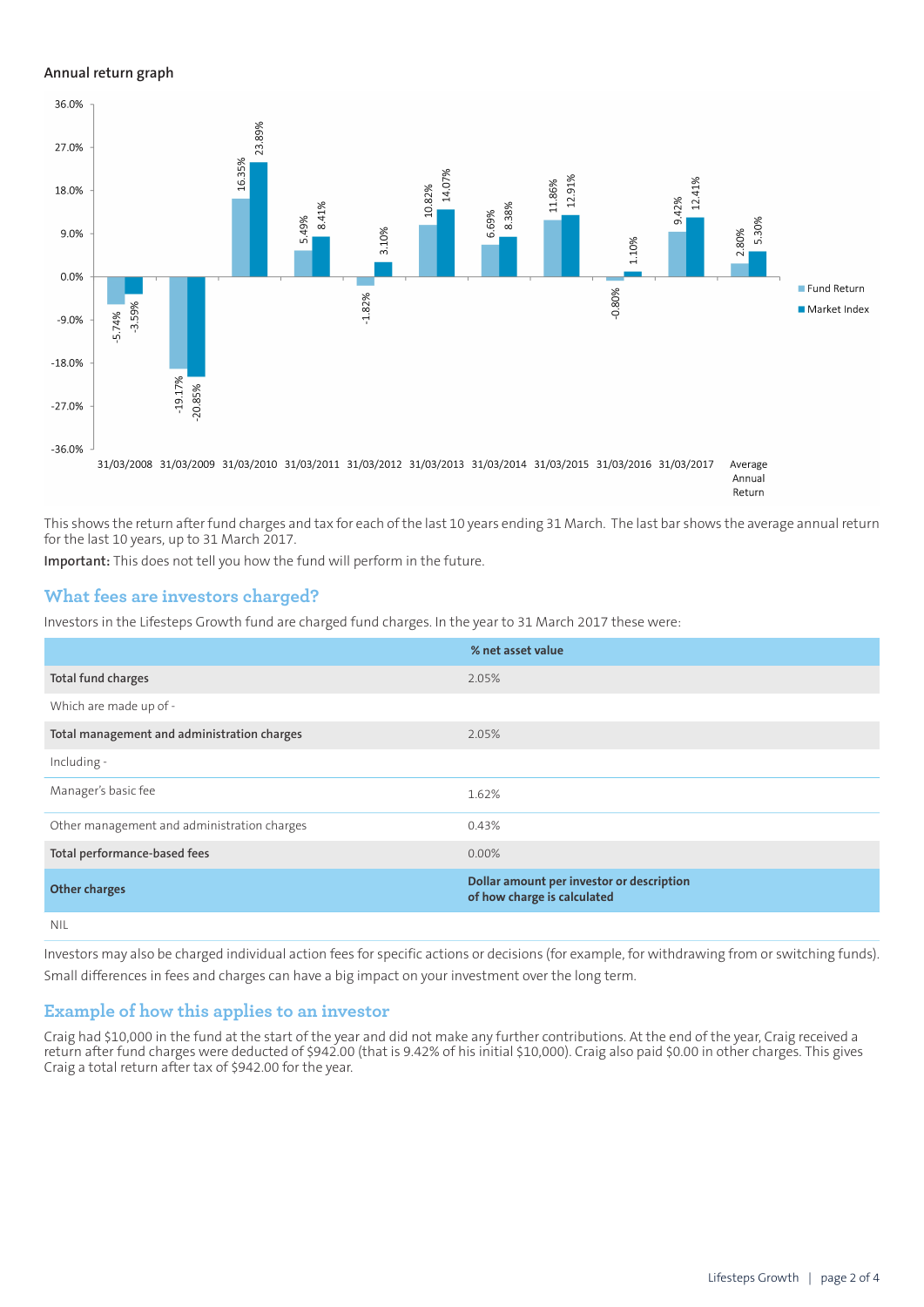# **What does the fund invest in?**

#### **Actual investment mix<sup>1</sup>**

This shows the types of assets that the fund invests in.



## **Target investment mix**

This shows the mix of assets that the fund generally intends to invest in.

| <b>Asset Type</b>            | <b>Allocation</b> |
|------------------------------|-------------------|
| Cash and cash equivalents    | 6.00%             |
| New Zealand fixed interest   | 7.00%             |
| International fixed interest | 10.00%            |
| Australasian equities        | 23.00%            |
| International equities       | 44.00%            |
| Listed property              | 5.00%             |
| Unlisted property            | $0.00\%$          |
| Commodities                  | 0.00%             |
| Other*                       | 5.00%             |
|                              |                   |

\*Other consists of alternative assets (5.00%)

# **Top 10 investments<sup>1</sup>**

|    | <b>Name</b>                                             | Percentage<br>of fund<br>net assets | <b>Asset Type</b>         | Country       | <b>Credit rating</b><br>(if applicable) |
|----|---------------------------------------------------------|-------------------------------------|---------------------------|---------------|-----------------------------------------|
|    | Orbis Global Equity LE Fund                             | 4.31%                               | International equities    | Australia     | N/A                                     |
| 2  | Call Account (Westpac Banking Corporation Advance Acct) | 4.07%                               | Cash and cash equivalents | New Zealand   | $A-1+$                                  |
| 3  | Call Account (ANZ 32 Day Constant Maturity Date)        | 1.88%                               | Cash and cash equivalents | New Zealand   | $A - 1 +$                               |
| 4  | Call Account (Rabobank Advance Account NZD)             | 1.01%                               | Cash and cash equivalents | New Zealand   | $A-1$                                   |
| 5  | Fisher & Paykel Healthcare Corp                         | 0.97%                               | Australasian equities     | New Zealand   | N/A                                     |
| 6  | Commonwealth Bank of Australia                          | 0.94%                               | Australasian equities     | Australia     | N/A                                     |
|    | Westpac Banking Corp                                    | 0.84%                               | Australasian equities     | Australia     | N/A                                     |
| 8  | Fletcher Building Ltd                                   | 0.79%                               | Australasian equities     | New Zealand   | N/A                                     |
| 9  | Australia & New Zealand Banking Corp                    | 0.77%                               | Australasian equities     | Australia     | N/A                                     |
| 10 | Apple Inc                                               | 0.76%                               | International equities    | United States | N/A                                     |
|    |                                                         |                                     |                           |               |                                         |

The top 10 investments make up 16.34% of the fund.